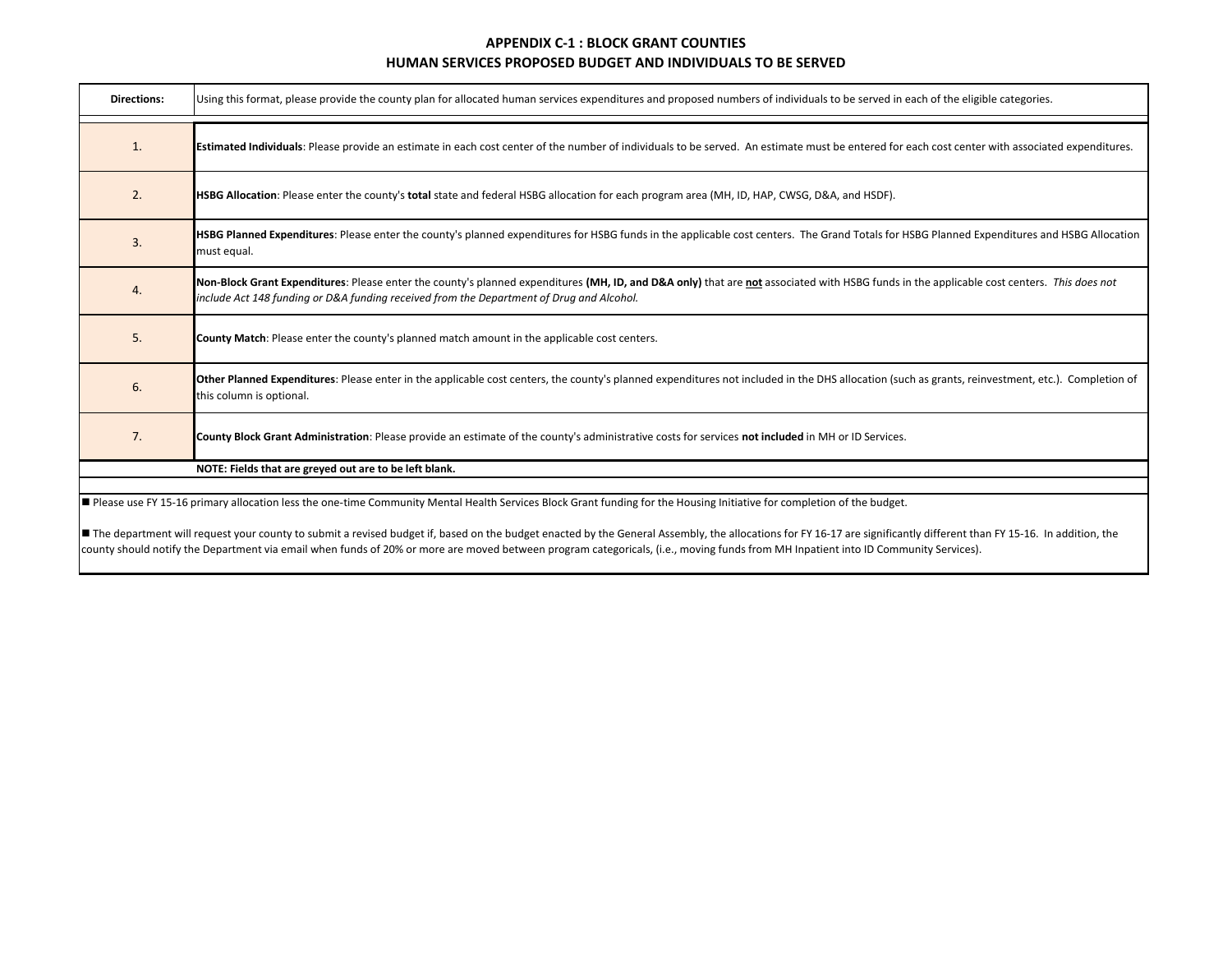| County:                                      | 1.<br><b>ESTIMATED</b><br><b>INDIVIDUALS SERVED</b> | 2.<br><b>HSBG ALLOCATION (STATE</b><br>& FEDERAL) | 3.<br><b>HSBG PLANNED</b><br><b>EXPENDITURES</b><br>(STATE & FEDERAL) | 4.<br><b>NON-BLOCK GRANT</b><br><b>EXPENDITURES</b> | 5.<br><b>COUNTY MATCH</b> | 6.<br><b>OTHER PLANNED</b><br><b>EXPENDITURES</b> |
|----------------------------------------------|-----------------------------------------------------|---------------------------------------------------|-----------------------------------------------------------------------|-----------------------------------------------------|---------------------------|---------------------------------------------------|
| <b>MENTAL HEALTH SERVICES</b>                |                                                     |                                                   |                                                                       |                                                     |                           |                                                   |
| <b>ACT and CTT</b>                           |                                                     |                                                   |                                                                       |                                                     |                           |                                                   |
| Administrative Management                    | 801                                                 |                                                   | 422,561                                                               |                                                     | 19,731                    |                                                   |
| <b>Administrator's Office</b>                |                                                     |                                                   | 106,726                                                               |                                                     | 4,983                     |                                                   |
| <b>Adult Developmental Training</b>          |                                                     |                                                   |                                                                       |                                                     |                           |                                                   |
| <b>Children's Evidence-Based Practices</b>   |                                                     |                                                   |                                                                       |                                                     | $\Omega$                  |                                                   |
| Children's Psychosocial Rehabilitation       |                                                     |                                                   |                                                                       |                                                     |                           |                                                   |
| <b>Community Employment</b>                  |                                                     |                                                   | 28,662                                                                |                                                     | 1,338                     |                                                   |
| <b>Community Residential Services</b>        | 39                                                  |                                                   | 1,581,650                                                             |                                                     | 73,851                    |                                                   |
| <b>Community Services</b>                    |                                                     |                                                   | 10,987                                                                |                                                     | 513                       |                                                   |
| <b>Consumer-Driven Services</b>              |                                                     |                                                   |                                                                       |                                                     | $\Omega$                  |                                                   |
| <b>Emergency Services</b>                    | 295                                                 |                                                   | 167,194                                                               |                                                     | 7,806                     |                                                   |
| Facility Based Vocational Rehabilitation     |                                                     |                                                   | 45,381                                                                |                                                     | 2,119                     |                                                   |
| <b>Facility Based Mental Health Services</b> |                                                     |                                                   | 50,636                                                                |                                                     | 2,364                     |                                                   |
| <b>Family Support Services</b>               |                                                     |                                                   | 12,420                                                                |                                                     | 580                       |                                                   |
| <b>Housing Support Services</b>              | 16                                                  |                                                   | 544,336                                                               |                                                     | 20,748                    |                                                   |
| Mental Health Crisis Intervention            | 6,133                                               |                                                   | 238,848                                                               |                                                     | 11,152                    |                                                   |
| Other                                        |                                                     |                                                   |                                                                       |                                                     |                           |                                                   |
| Outpatient                                   | 223                                                 |                                                   | 220,266                                                               |                                                     | 10,284                    |                                                   |
| Partial Hospitalization                      |                                                     |                                                   |                                                                       |                                                     | $\Omega$                  |                                                   |
| <b>Peer Support Services</b>                 |                                                     |                                                   | 12,898                                                                |                                                     | 602                       |                                                   |
| Psychiatric Inpatient Hospitalization        |                                                     |                                                   | 13,853                                                                |                                                     | 647                       |                                                   |
| <b>Psychiatric Rehabilitation</b>            | 30                                                  |                                                   | 157,639                                                               |                                                     | 7,361                     |                                                   |
| Social Rehabilitation Services               | 35                                                  |                                                   | 21,019                                                                |                                                     | 981                       |                                                   |
| <b>Target Case Management</b>                | 221                                                 |                                                   | 451,886                                                               |                                                     | 20,990                    |                                                   |
| Transitional and Community Integration       |                                                     |                                                   |                                                                       |                                                     |                           |                                                   |
| <b>TOTAL MENTAL HEALTH SERVICES</b>          | 7829                                                | 4086962                                           | 4086962                                                               |                                                     | 186050                    |                                                   |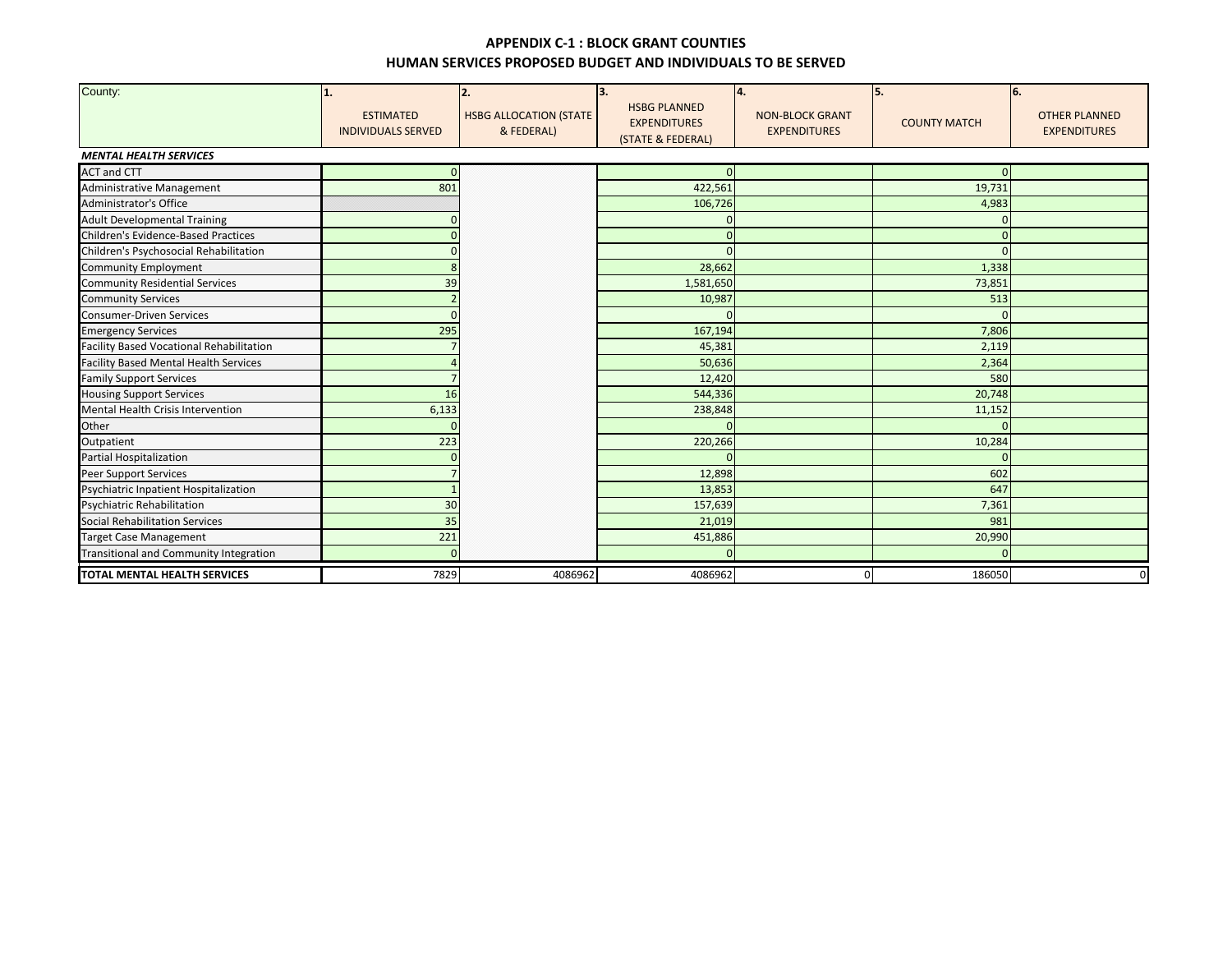| County:                                   | <b>ESTIMATED</b><br><b>INDIVIDUALS SERVED</b> | <b>HSBG ALLOCATION (STATE</b><br>& FEDERAL) | 13.<br><b>HSBG PLANNED</b><br><b>EXPENDITURES</b><br>(STATE & FEDERAL) | <b>NON-BLOCK GRANT</b><br><b>EXPENDITURES</b> | <b>COUNTY MATCH</b> | ю.<br><b>OTHER PLANNED</b><br><b>EXPENDITURES</b> |  |
|-------------------------------------------|-----------------------------------------------|---------------------------------------------|------------------------------------------------------------------------|-----------------------------------------------|---------------------|---------------------------------------------------|--|
| <b>INTELLECTUAL DISABILITIES SERVICES</b> |                                               |                                             |                                                                        |                                               |                     |                                                   |  |
| Administrator's Office                    |                                               |                                             | 282,945                                                                |                                               | 7,226               |                                                   |  |
| Case Management                           | 144                                           |                                             | 307,590                                                                |                                               | 12,510              |                                                   |  |
| <b>Community-Based Services</b>           | 85                                            |                                             | 359,447                                                                |                                               | 18,519              |                                                   |  |
| <b>Community Residential Services</b>     |                                               |                                             | 161,810                                                                |                                               | 7,553               |                                                   |  |
| Other                                     |                                               |                                             |                                                                        |                                               |                     |                                                   |  |
| TOTAL INTELLECTUAL DISABILITIES SERVICES  | 236                                           | 1111792                                     | 1111792                                                                |                                               | 45808               |                                                   |  |
| <b>HOMELESS ASSISTANCE SERVICES</b>       |                                               |                                             |                                                                        |                                               |                     |                                                   |  |
| <b>Bridge Housing</b>                     | 30 <sup>°</sup>                               |                                             | 147,929                                                                |                                               | 6,923               |                                                   |  |

| <b>TOTAL HOMELESS ASSISTANCE SERVICES</b> | 792 | 353498 | 353498      | 16543 | O. |
|-------------------------------------------|-----|--------|-------------|-------|----|
| Administration                            |     |        | 35,348      | 1,654 |    |
| <b>Other Housing Supports</b>             |     |        |             |       |    |
| <b>Emergency Shelter</b>                  |     |        |             |       |    |
| <b>Rental Assistance</b>                  | 315 |        | 123.622     | 5,785 |    |
| <b>Case Management</b>                    | 44, |        | 46,599      | 2,181 |    |
| <b>PUTUSE LIQUOILIS</b>                   | JV. |        | <b>THIS</b> | 0,020 |    |

#### *CHILD WELFARE SPECIAL GRANTS SERVICES*

| <b>Evidence-Based Services</b> |     |         | 145,589 | 6,813 |    |
|--------------------------------|-----|---------|---------|-------|----|
| <b>Promising Practice</b>      |     |         |         |       |    |
| <b>Alternatives to Truancy</b> |     |         |         |       |    |
| Housing                        | oт  |         | 59,759  | 2,797 |    |
| <b>TOTAL CWSG SERVICES</b>     | 136 | 205,348 | 205,348 | 9,610 | 01 |